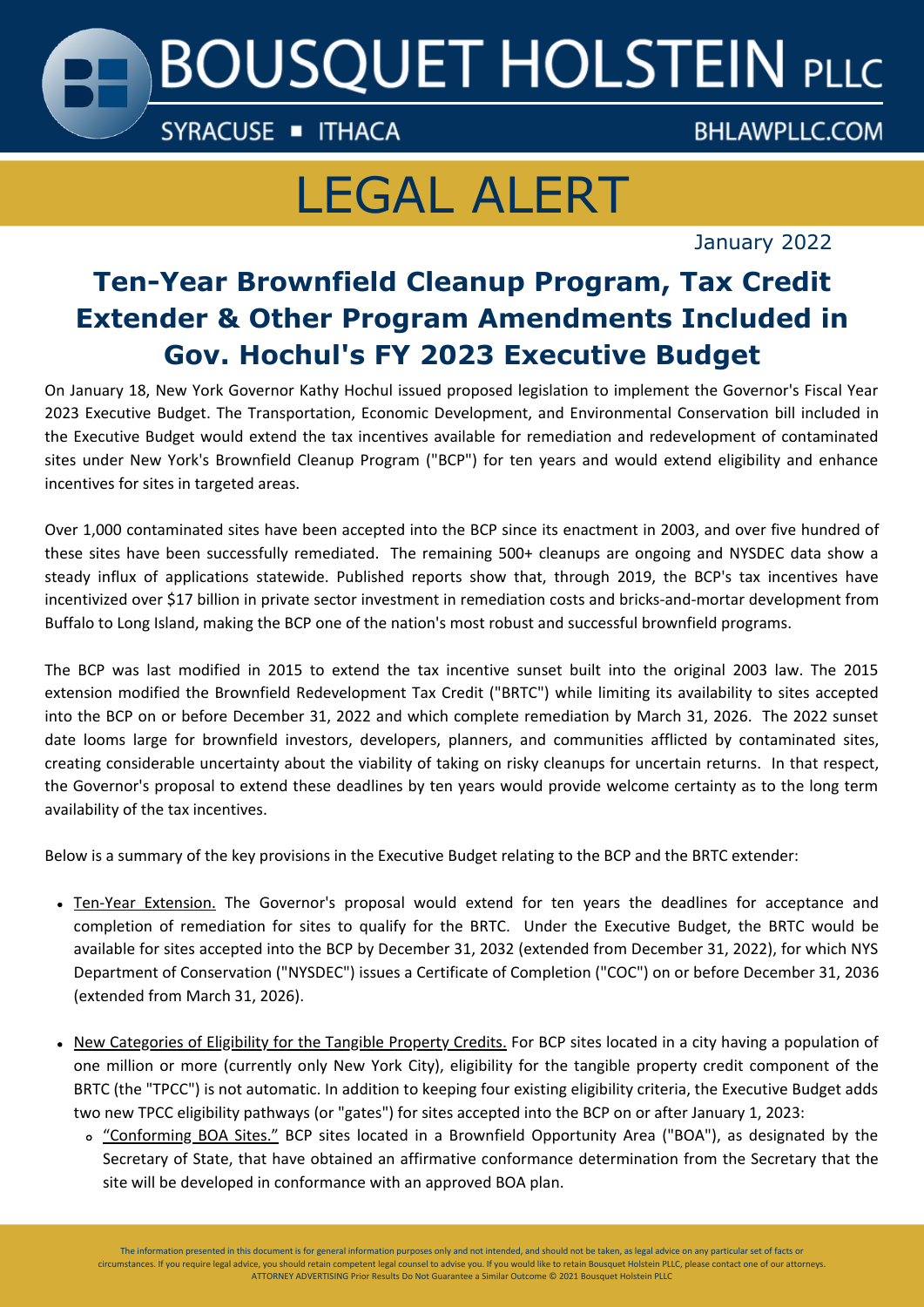

- o "Renewable Energy Facility Sites." This new category refers to a BCP site that meets any one of the following criteria:
	- Primarily used for any renewable energy system, defined as systems that generate electricity or thermal energy through use of the following technologies: solar thermal, photovoltaics, on land and offshore wind, hydroelectric, geothermal electric, geothermal ground source heat, tidal energy, wave energy, ocean thermal, and fuel cells which do not utilize a fossil fuel resource in the process of generating electricity; or
	- Any co-located system storing energy generated from such a renewable energy system prior to delivering it to the bulk transmission, sub-transmission, or distribution system; or
	- Any standalone system storing energy interconnected into NY's bulk transmission system or an Investor-Owned Utility's ("IOU") transmission or distribution system providing distribution services, wholesale market energy, ancillary services, and/or capacity services, including all associated appurtenances to electric plants as defined under Section 2 of the Public Service Law.

Under the Executive Budget, a BCP Applicant relying on either of the new proposed criteria must make an application with NYSDEC seeking an eligibility determination prior to the issuance of a COC for the site.

Comment: This aspect of the Governor's proposal may create timing issues for sites that may not be able to meet the requisite criteria for eligibility prior to COC issuance. Remediation is often completed, and a COC issued, well before the overall project is completed and placed into service. A more practical approach would be to require the applicant to submit proof that the qualification criteria have been satisfied (in addition to the COC) with their tax form claiming the TPCC.

- New 5% "Bump-Ups" for the TPCC (only for sites accepted in and after 2023). The TPCC is calculated by multiplying a designated applicable percentage by the amount of eligible costs. The applicable percentage for the TPCC begins with a base of 10%, with 5% increases if the site has certain characteristics (up to a maximum of 24%). The Executive Budget adds two new site characteristics that would allow for a 5% increase to the TPCC, as follows:
	- Sites located in "Disadvantaged Communities." This term is defined with reference to the 2019 Climate Leadership and Community Protection Act ("CLCPA"). Under the CLCPA, responsibility for identifying the criteria for disadvantaged communities is placed with the Climate Justice Working Group, a body comprised of representatives from environmental justice communities, NYSDEC, the Department of Health, NYS Energy Research and Development Authority ("NYSERDA") and the Department of Labor. As of the date of this alert, the criteria have not been finalized under the process required under CLCPA. NYSERDA has identified the following characteristics on its website as interim criteria:
		- Sites located within census block groups that meet the Department of Housing and Urban Development ("HUD") 50% Area Median Income ("AMI") threshold, and are also located within a NYSDEC Potential Environmental Justice Area; and
		- Sites located within a New York State Opportunity Zone.
	- This "bump-up" would be added as an alternative to the existing bump-up for sites located in an Environmental Zone (a designated census tract characterized by high poverty and/or high unemployment, also known as "En-Zones"). The additional 5% would be available if the brownfield site is in either an En-Zone or a Disadvantaged Community but would not be doubled to 10% if the site's census tract is in both an En-Zone and a Disadvantaged Community. This would effectively increase the geographic areas for which a 5% TPCC bump-up is available without creating another eligibility "gate" for New York City applicants.
	- " "Renewable Energy Facility Site." Sites meeting the definition of renewable energy facility site described above would also be eligible for a 5% increase to the TPCC, subject to the 24% cap, irrespective of where in the state the site located.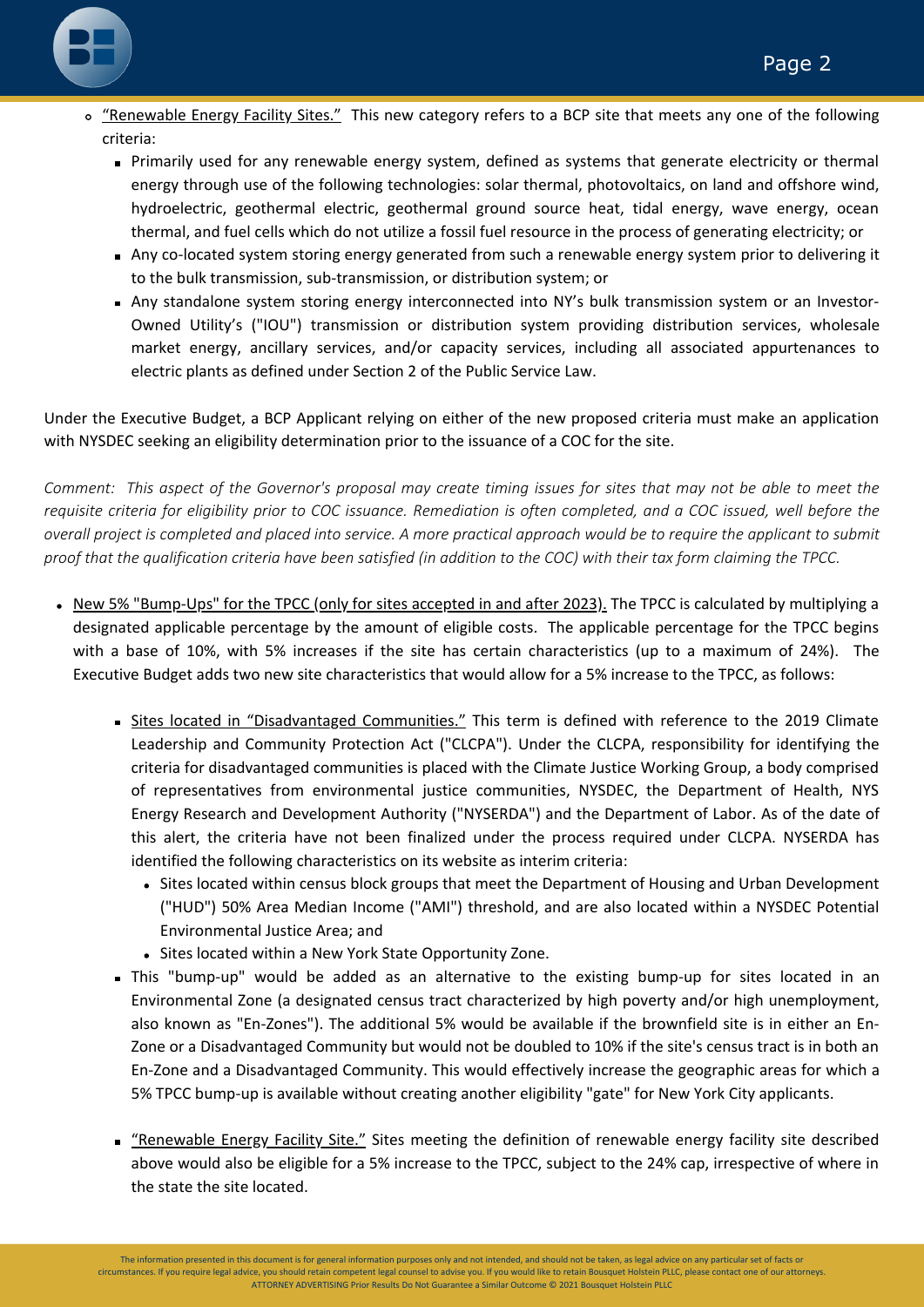

These additional "bump-ups" to the TPCC applicable percentage would only be applicable to sites that accepted into the BCP on or after January 1, 2023.

Comment: While the Executive Budget would open a new TPCC eligibility gate for renewable energy facility sites in New York City, the Governor's proposal would not open a separate TPCC eligibility gate for sites in Disadvantaged Communities.

- Post-COC Site Preparation Costs. For BCP sites that received a COC between March 20, 2015, and June 24, 2021, the Executive Budget would allow the site preparation credit component and on-site groundwater remediation credit component to be claimed for costs incurred up to seven taxable years after the COC is issued. Under current law, all sites have five years to claim these credit components for certain costs incurred after issuance of the COC.
- Institution of Program Fee As a method of funding staffing for the program, the Executive Budget requires a \$50,000 program fee paid upfront upon submission of the executed Brownfield Cleanup Agreement. An applicant may obtain a waiver of this requirement if the payment of such fee would cause economic hardship. The fee is ineligible to be included in the calculation of the BRTC.

Comment: The up-front program fee may be problematic for smaller projects and sponsors of affordable housing projects, who would have to advance this cost long before closing on project financing. It may be more practical to charge a low application fee up front and then impose the balance of the fee (or bill for NYSDEC oversight costs subject to a \$50,000 *limit) in connection with issuance of a COC.*

#### What's Next.

The Governor may amend or supplement the Executive Budget until February 17th (30 days after introduction). It will then be submitted to the Legislature. The New York State Senate and the New York State Assembly will each introduce their own proposed budget legislation, and representatives of the Governor, the Senate, and the Assembly will then enter into discussions, with the objective of reaching agreement on final budget legislation by April 1, the first day of the State's fiscal year.

For brownfield stakeholders, the Executive Budget marks the beginning of an interesting and eventful 2022. NYSDEC issued proposed amendments to regulations governing the BCP which likely will be the subject of considerable comment and discussion in the coming months. We will be sending out a separate alert about those proposed regulations in the next few days, and we look forward to hearing your feedback about these proposals to extend and modify the law and regulations governing New York's brownfields.

Bousquet Holstein's [Brownfield](https://www.bhlawpllc.com/practice-areas/brownfields/) Practice Group is closely monitoring these proposed changes. Please do not hesitate to contact us with any questions you may have regarding these BCP developments and how they may impact your brownfield projects.





 $B_{\rm eff}$   $\sim$  110  $\mu$   $\sim$  110  $\mu$   $\sim$  (315)  $\mu$   $\sim$  (315)  $\mu$   $\sim$  (315)  $\mu$ The information presented in this document is for general information purposes only and not intended, and should not be taken, as legal advice on any particular set of facts or circumstances. If you require legal advice, you should retain competent legal counsel to advise you. If you would like to retain Bousquet Holstein PLLC, please contact one of our attorneys. ATTORNEY ADVERTISING Prior Results Do Not Guarantee a Similar Outcome © 2021 Bousquet Holstein PLLC ATTORNEY ADVERTISING Prior Results Do Not Guarantee a Similar Outcome © 2021 Bousquet Holstein PLLC